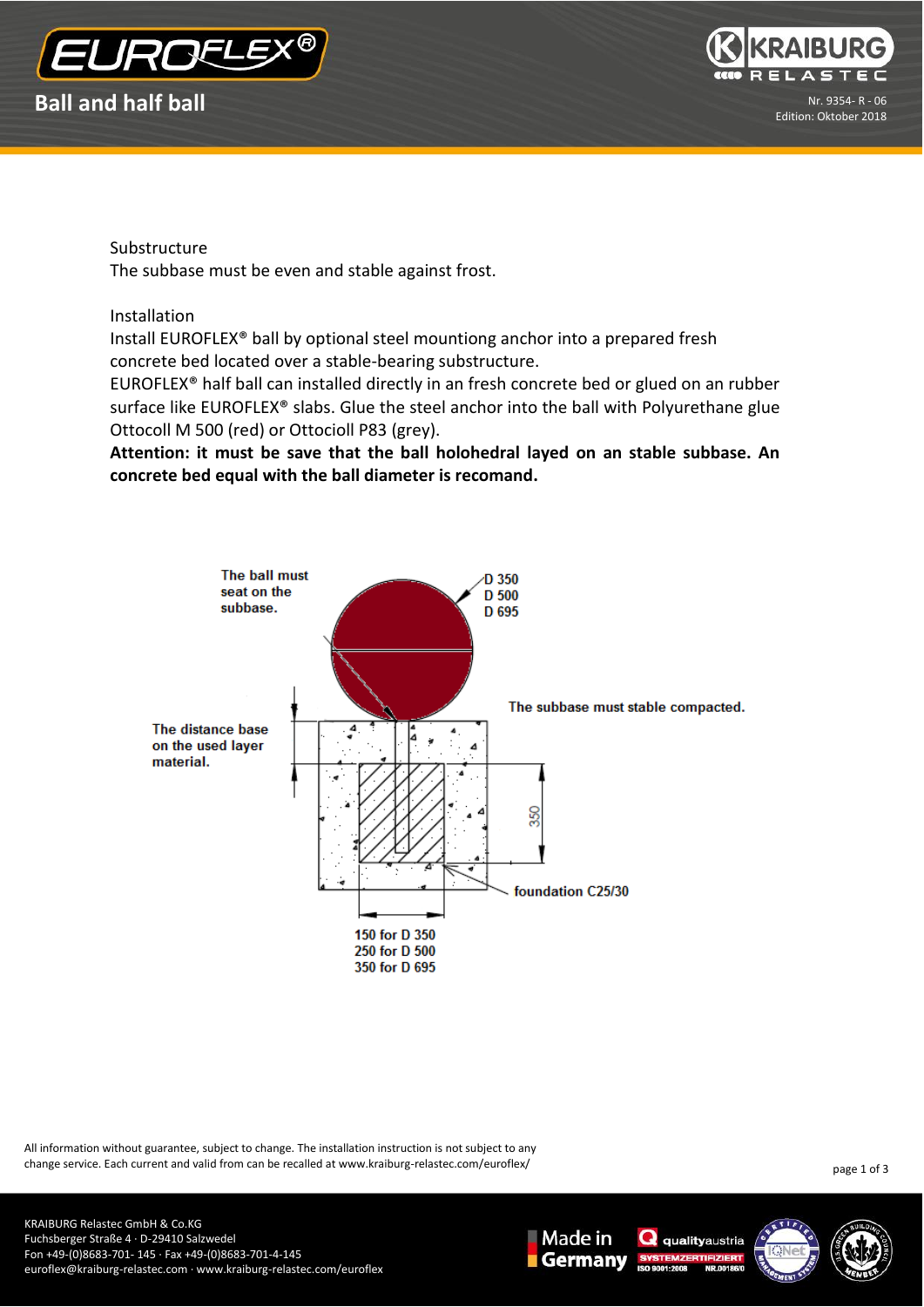



Installation ball:



Outside – diameter metal pipe 42,8mm

## Installation half ball



All information without guarantee, subject to change. The installation instruction is not subject to any change service. Each current and valid from can be recalled at www.kraiburg-relastec.com/euroflex/

page 2 of 3